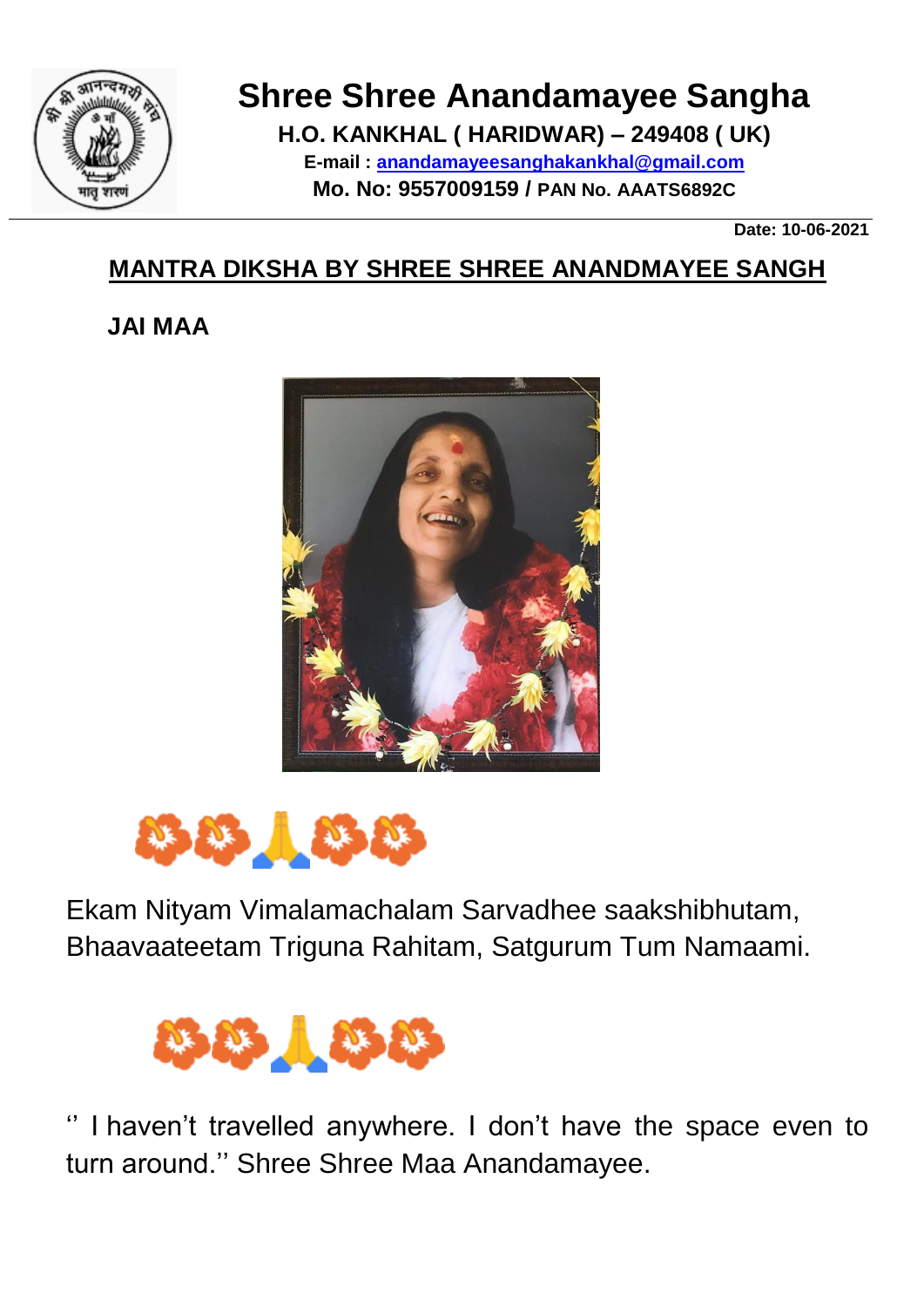Shree Shree Maa is Omnipresent as She was in the past and will be even same in future . She is "Purna", all pervasive, beyond divisions of any kind, be it time, space, identities, attributes......anything !

When She was performing Her Own 'Diksha Leela',

The Guru, every articles of Diksha, even Mantra all were in place from Her Own Inner Soul !

"The God, the Mantra, The Guru are all ONE resides in our Hearts. Normally people are unable to realise this and cannot rely on their own selves."

'Ekaa, Ek Bhava Tushthaa, Ekarasaa, Ekantaa Archana Priya'.



The rituals and ceremonies observed in Anandamayee Sangha are divine and heavenly as per Shree Maa's 'Kheyal'.

This cannot be compared with any other organisation or systems prevailing outside.

"He who knows the goal can only reach you there".

Shree Maa Anandamayee.

Our sincere submission to all, that using Shree Maa's Name in public forums by way of publicity or for fulfilling any self interests is severely barred and are against the principles of 'Shree Shree Anandamayee Sangha'. Any attempt to confuse the followers of Shree Shree Maa, is highly condemned by the Sangha Administration.

Instead, let's all get united assemble under the Lotus Feet of Shree Maa and sing the praises of Shree Maa.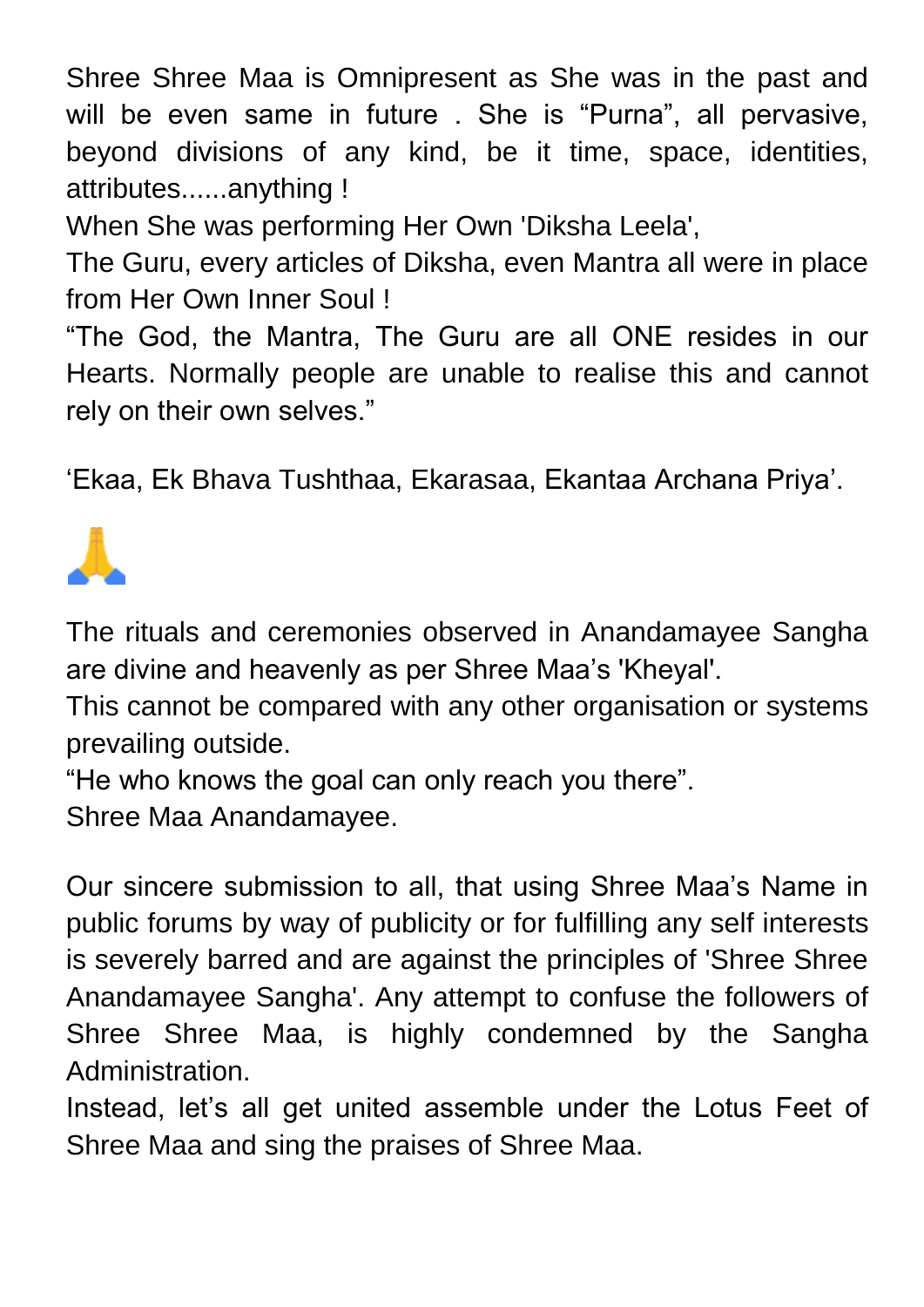"Mora mili prane prane, pronomi Shree Charone , Jayo Jayo Jayo Jayo Maa!





*On Her Lotus Feet Swapan Ganguli General Secretary*

*Sangha contact address and references are produced below: Swami Shivananda Asst. General Secretary Shree Shree Aandamayee Sangha Kankhal (Haridwar) – 249408 Mo: 9557009159 Emai: [anandamayeesanghakankhal@gmail.com](mailto:anandamayeesanghakankhal@gmail.com) Website: <http://www.shreeshreeanandamayeesangha.org/>*